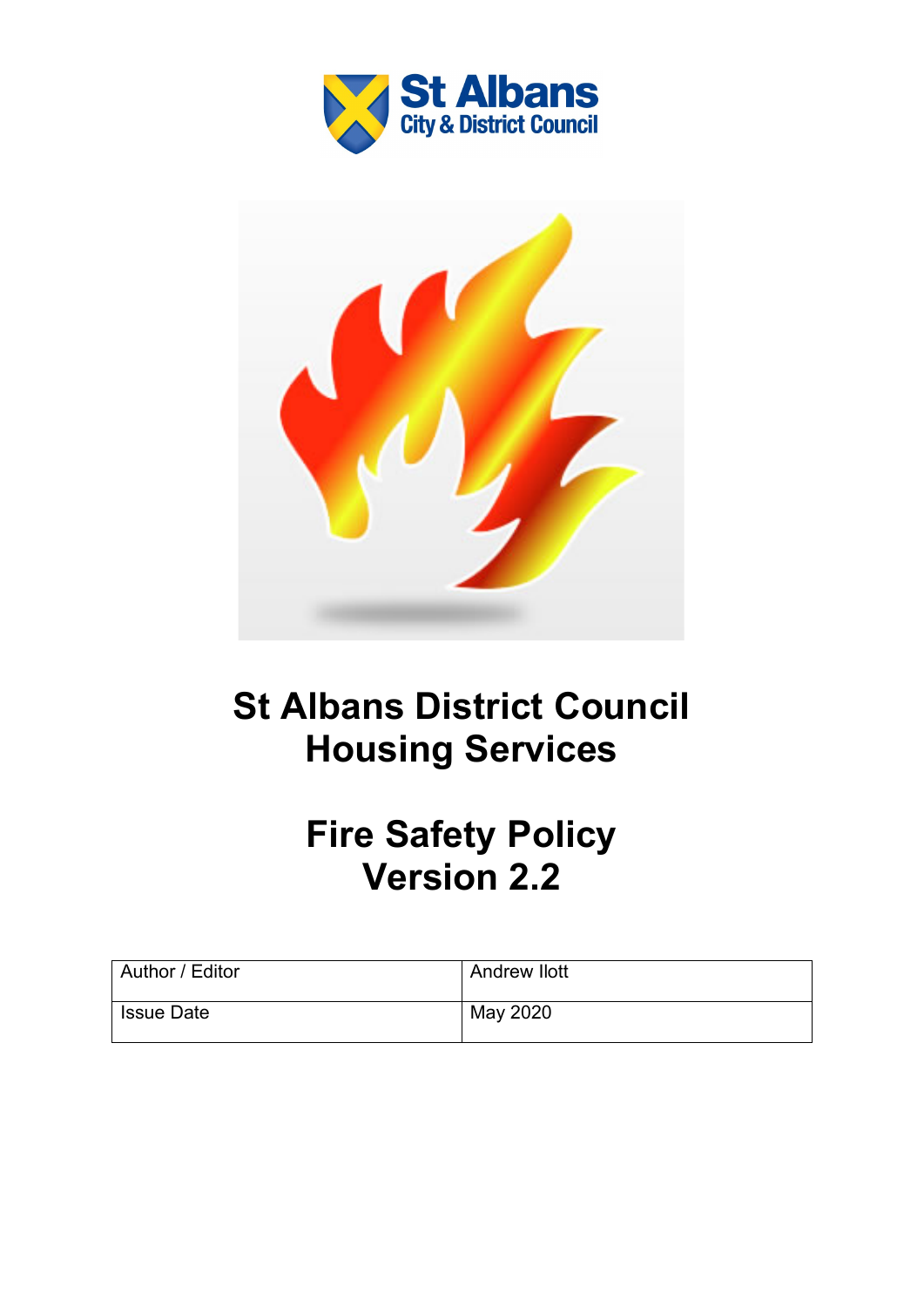## **Document Approval**

| Document Prepared By: | Signed: | Date:   |
|-----------------------|---------|---------|
| <b>Andrew llott</b>   |         | 14.5.20 |

| <b>Document Approved</b><br>By: | Signed:    | Date:   |
|---------------------------------|------------|---------|
| Karen Dragovic                  | TAVragouic | 17/7/20 |

## **Document Control**

### Change Record

| Version        | Details e.g.<br>updated / full<br>review | Date                                | Author | <b>Change Details</b>               |
|----------------|------------------------------------------|-------------------------------------|--------|-------------------------------------|
| 1.2            | <b>Full Review</b>                       | Oct/Nov<br>2017                     | Al/JT  | Tracked prior to finalising         |
| $\overline{2}$ | <b>Final review</b>                      | 7 <sup>th</sup>                     | Fire   |                                     |
|                |                                          | November                            | Safety |                                     |
|                |                                          | 2017                                | Group  |                                     |
| 2.1            | Annual review                            | 26 <sup>th</sup><br>October<br>2018 | AI/FSG | Update to responsible officers      |
| 2.2            | <b>Review</b>                            | 5.5.20                              | Al     | Update to responsible officers      |
|                |                                          |                                     |        | Update to fire door checks<br>5.2.7 |
|                |                                          |                                     |        |                                     |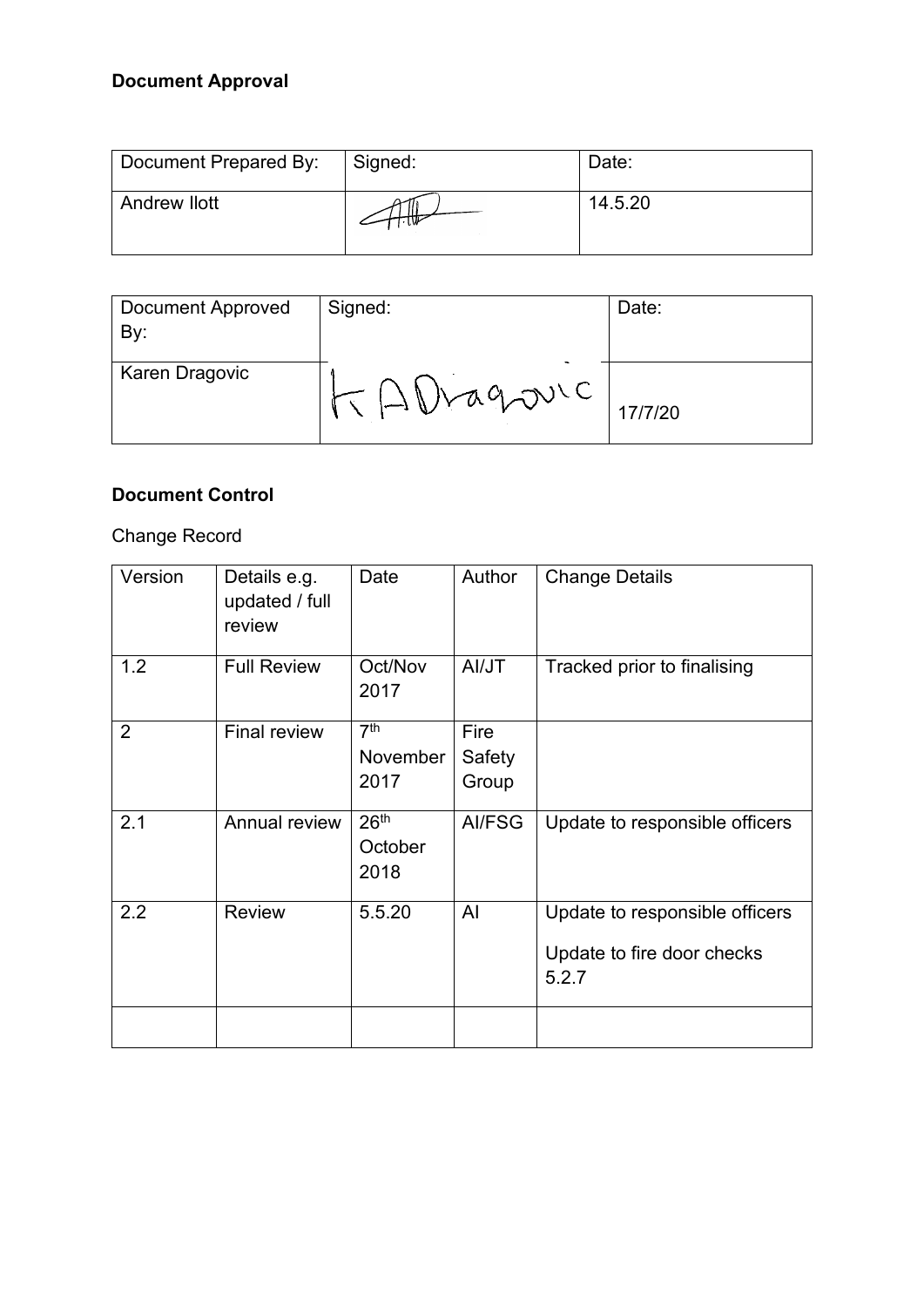# **Contents**

| <b>Section</b> | <b>Title</b>                                   |
|----------------|------------------------------------------------|
| 1              | Scope                                          |
| 2              | <b>Policy Statement</b>                        |
| 3              | Management and review of Fire Risk Assessments |
| 4              | <b>Fire Risks</b>                              |
| 5              | Fire Precaution, Prevention & Protection       |
| 6              | Policies and procedures                        |
| $\overline{7}$ | Partnerships                                   |
| 8              | <b>Vulnerable People</b>                       |
| 9              | <b>Publicising the Policy</b>                  |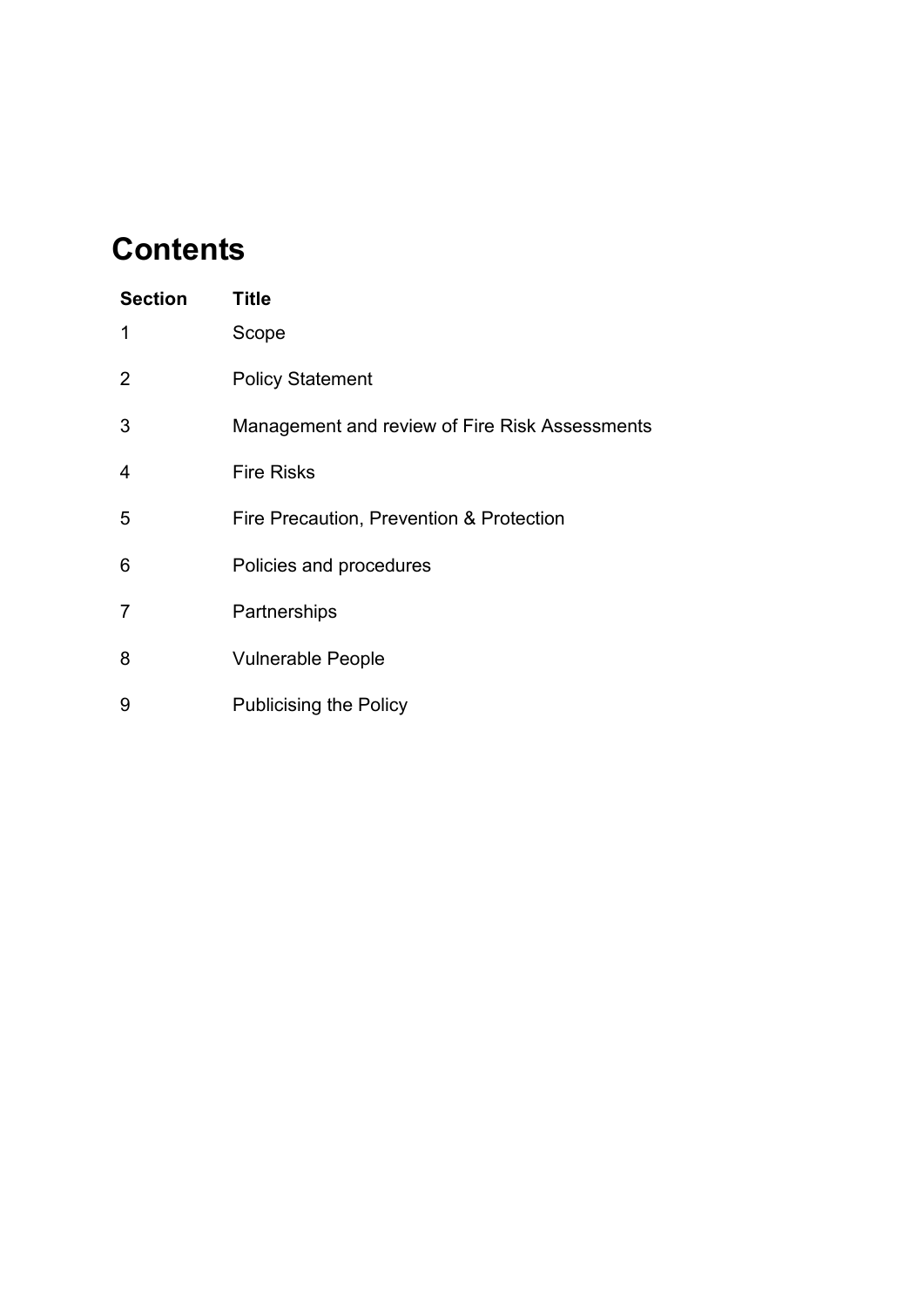# **Fire Safety Policy**

#### **1 Scope**

- 1.1 This policy applies to all general needs blocks of flats, sheltered accommodation, mobile home sites and temporary accommodation managed by the Housing Department.
- 1.2 This policy applies to Introductory, Flexible tenancies, Secure and Non-Secure Tenants and leaseholders, Excluded and Non-Excluded Licences
- 1.3 This Policy does not apply to any corporate or commercial properties managed by Council Departments outside of the Housing Service.

#### **1.4** 2. **Responsible Persons**

The table below lists duties and responsibilities of current post-holders with regards to various aspects of fire safety within the department

| Post                                              | Post-holder<br>Name  | Responsibility                                                                                                                                                                                                                                                                                              |
|---------------------------------------------------|----------------------|-------------------------------------------------------------------------------------------------------------------------------------------------------------------------------------------------------------------------------------------------------------------------------------------------------------|
| Head of Housing                                   | Karen Dragovic       | Overarching responsibility for<br>fire safety                                                                                                                                                                                                                                                               |
| <b>Asset Manager</b>                              | <b>Simon Smith</b>   | To ensure compliance, keep<br>Asset Register up to date<br>with relevant information and<br>make sure budgetary<br>provisions are available                                                                                                                                                                 |
| <b>Tenant Services and</b><br>Performance Manager | Joanne Turner        | Management of Estates and<br>team managing estates                                                                                                                                                                                                                                                          |
| <b>Estate Services Team</b><br>Leader             | <b>Andrew Ilott</b>  | Named as "Responsible<br>Person" under Regulatory<br>Reform Order. To undertake<br>regular inspections of<br>communal areas assisted by<br>the caretaking team.<br>Responsible for making sure<br>FRA's are carried out in due<br>course. To liaise with<br>colleagues to progress works<br>that may arise. |
| <b>Repairs Contract</b><br>Manager                | <b>Gareth Heavey</b> | <b>Managing Repairs</b><br>contractors, ensuring<br>contractor compliance with<br>regards to Fire Safety. Safety<br>checks on contractors. Safety<br>checks on void properties<br>including looking for breaches<br>in compartmentalisation                                                                 |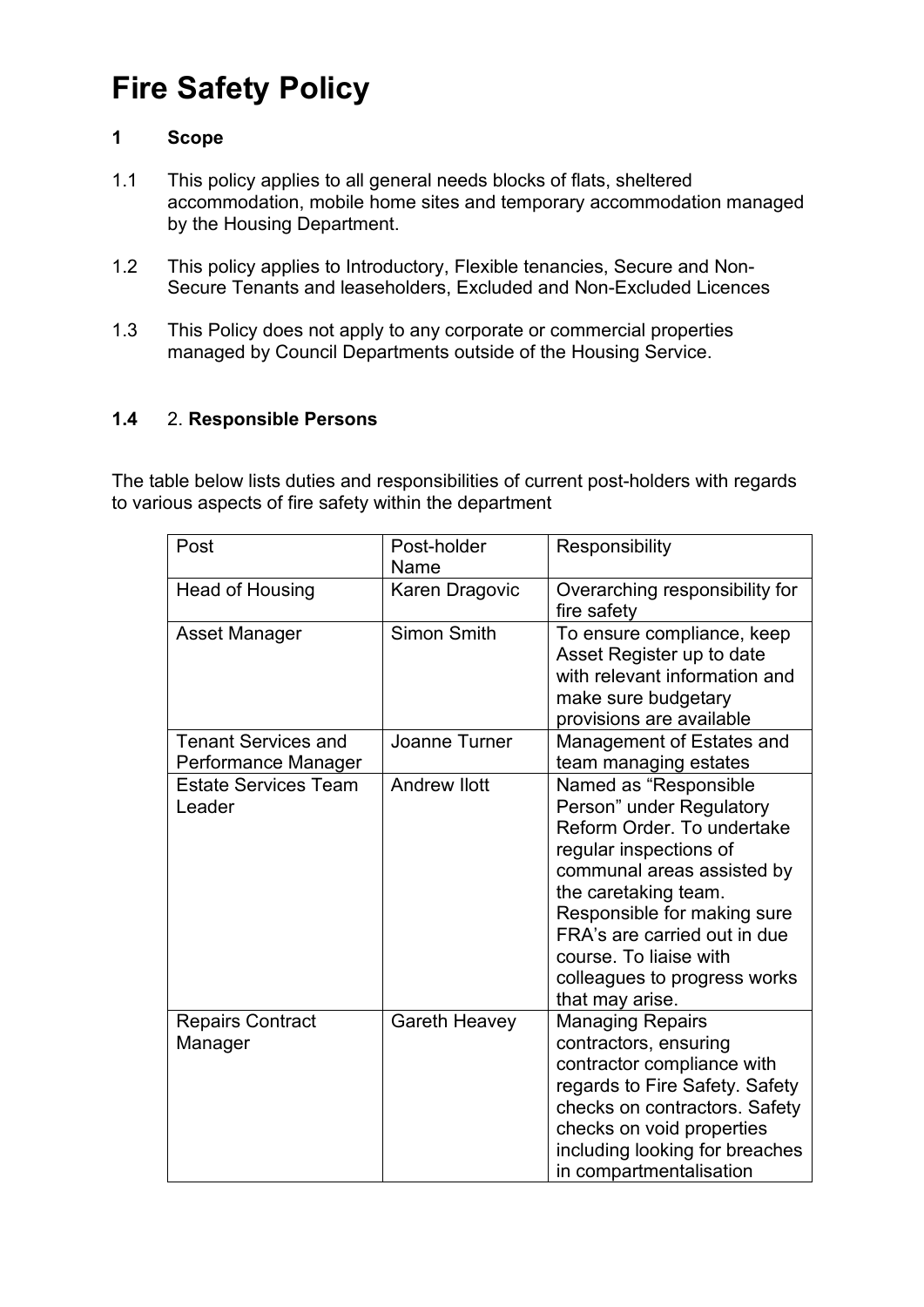| <b>Senior Building</b><br><b>Services Surveyor</b>            | <b>Steve Todd</b>             | LGSR management.<br>Servicing of Fire detection<br>and firefighting equipment.                                                              |
|---------------------------------------------------------------|-------------------------------|---------------------------------------------------------------------------------------------------------------------------------------------|
| <b>Electrical Surveyor</b>                                    | <b>Mark Kibble</b>            | Landlord's electrical supply<br>and emergency lighting<br>inspections (annual). 5 year<br>programme of cyclical<br>electrical inspections.  |
| <b>Project Surveyor</b>                                       | Joaquin Lorente               | Programing works arising<br>from FRA working with ESTL<br>to make sure actions<br>programmed and completed                                  |
| <b>Housing Support Team</b><br>leaders                        | Kate Padley/<br>Louise Wallis | Responsible for ensuring fire<br>checks are carried out and<br>regulations complied with in<br>hostels, temp accom and<br>sheltered housing |
| <b>Housing Options Co-</b><br>ordinator - Special<br>Projects | Nicola Lee                    | Fire safety compliance -<br>mobile home sites                                                                                               |
|                                                               |                               |                                                                                                                                             |
| <b>All Staff</b>                                              | All staff                     | Report any concerns<br>regarding Fire Safety to line<br>manager                                                                             |
|                                                               |                               |                                                                                                                                             |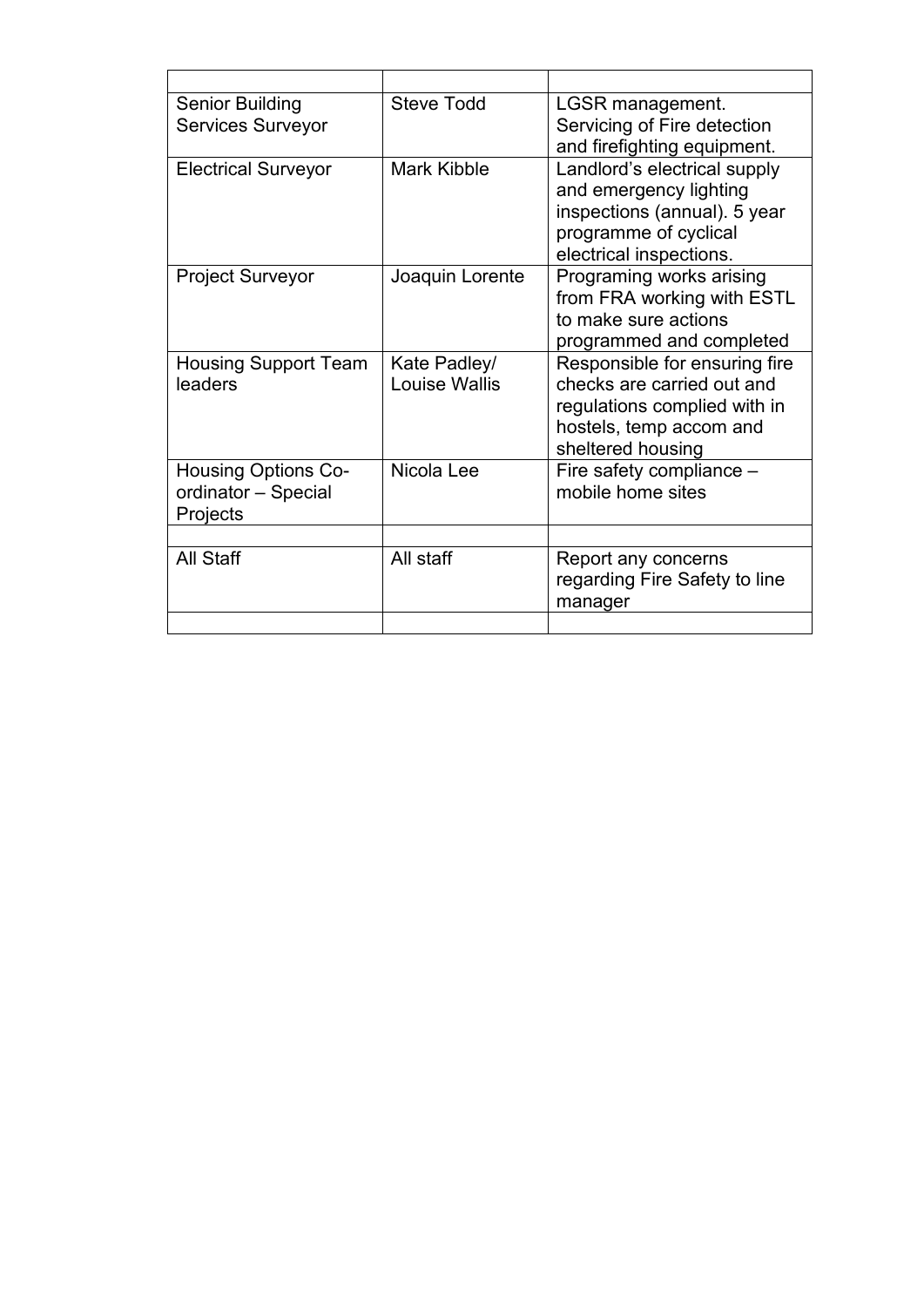#### **2 Policy Statement**

- 2.1 The Council aims to provide a safe environment in which the risk to our residents and their homes through damage caused by fires is minimised.
- 2.2 The Council will seek to identify, assess and reduce risks to ensure compliance with Regulatory Reform (Fire Safety) Order 2005.
- 2.3 The Council will promote awareness of Fire Safety to its residents making them aware of responsibilities that they have to safely maintain their tenancies for their own safety and that of other residents residing within a block, in such a manner that minimise the risks in relation for Fire Safety.
- 2.4 The Council recognises the importance of ensuring that staff understand their role in reducing the risk of fires and will also provide training to its staff to ensure that they are aware of their obligations.
- 2.5 The Council will work in partnership with other services to ensure that we are meeting our legal obligations and to ensure the ongoing safety of our residents. This includes Herts Fire and Rescue Services.
- 2.6 To meet our duties in relation to fire safety SADC will:

Carry out our Fire Risk Assessments in accordance with Regulatory Reform (Fire Safety) Order 2005

Undertake Fire Risk Audits with Herts Fire and Rescue Service where required.

Give Herts Fire and Rescue Service access to any properties as required in order to train and prepare for dealing with fires

Provide relevant employees with Fire Safety Training

Maintain and improve fire safety as required through the recommendations of the fire risk Assessments and the Fire Audits.

Carry out joint training exercises with Herts Fire and Rescue Service and other agencies as necessary to ensure readiness for an emergency.

Carry out all necessary servicing to ensure that fire prevention equipment is in full operation at all times

Consider Fire Safety in all improvement programmes and day to day repairs carried out by SADC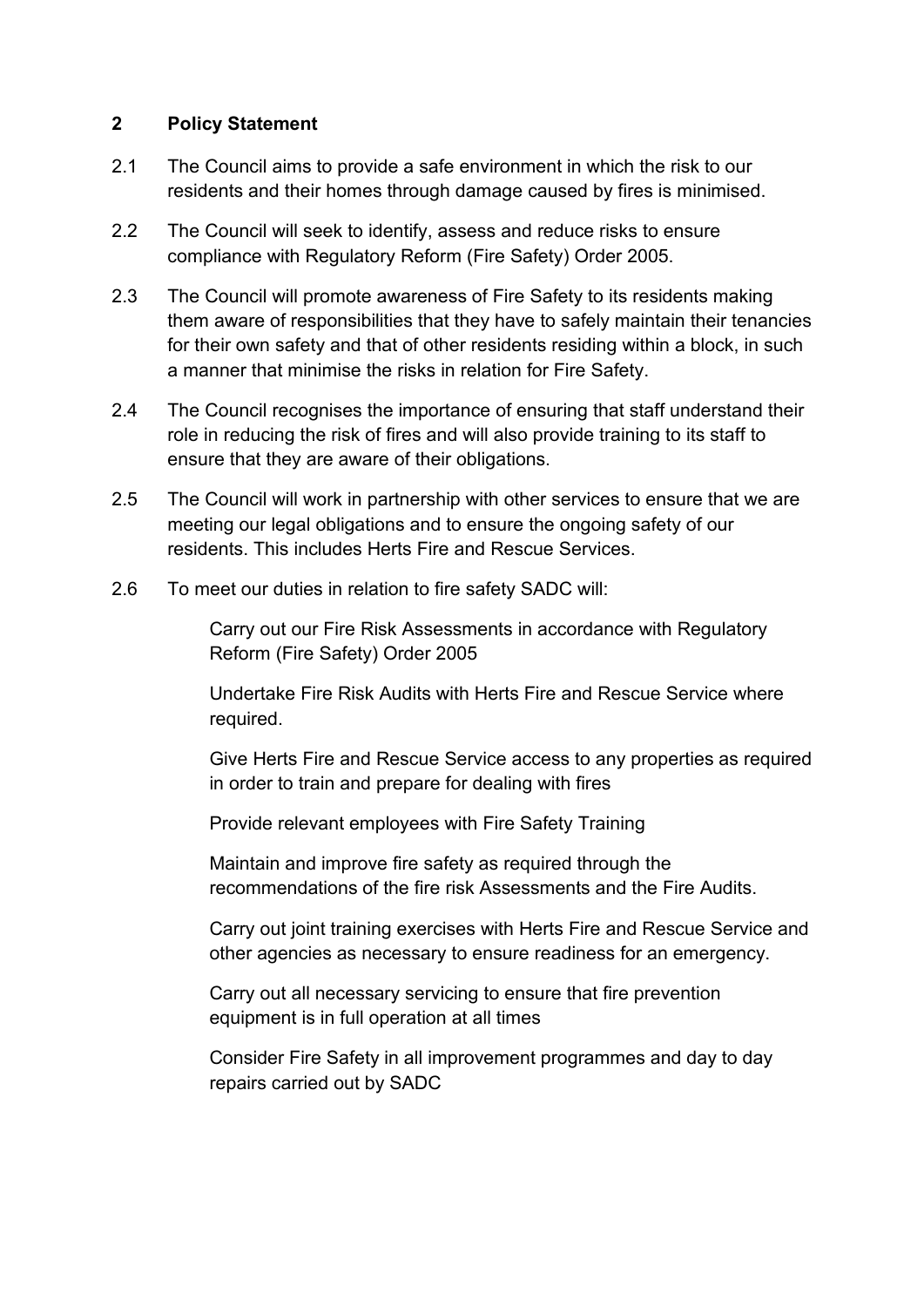#### **3 Management and review of Fire risk Assessments (FRA)**

- 3.1 As part of the Regulatory Reform (Fire Safety) Order 2005, The Council-must carry out a fire risk assessment on all residential blocks owned by the Housing Department and take reasonable steps to remove or reduce any risks that have been identified.
- 3.2 Where it is practical the Fire Risk Assessment (FRA) report will be located within the premises. However where this is not practical the FRA report will be located in the Council Offices. They will be held centrally on the **H Drive.** All Housing staff will have read only access to these documents.
- 3.3 FRA's for High Rise blocks, Sheltered Accommodation and Temporary Accommodation Hostels will be carried out on an annual basis.
- 3.4 Other general needs blocks and mobile home sites will be carried out within 4 years of the date of the previous assessment, on a three year cyclical basis.
- 3.5 In addition to the planned programme, Fire Risk Assessments will be reviewed if they are either considered to be no longer valid, or there has been a significant change in the premises which may have affected the fire risk or the fire safety measures currently in place. Situations that may prompt this include but are not restricted to:

A significant change in the number of people present or in the characteristics of the occupants

Structural alterations to the building or new internal layouts.

Becoming aware of shortcomings in fire safety measures or potential improvements.

If a fire occurs

Updates in legislation

- 3.6 Fire Risk Assessments will be carried out by a competent person in line with the Regulatory Reform Order.
- 3.7 The Council will review all Fire Risk Assessments to establish what works are recommended to be undertaken.
- 3.8 The works will be prioritised based on the information received in the FRA report. The Council will work to reduce the fire risk on all our stock to a tolerable level, by programming these works based upon the information available in relation to the risk, the nature of the work involved and the buildings concerned.
- 3.9 Whilst all action points identified in an FRA report are considered necessary it must be recognised that everything cannot be done at once. It should be borne in mind that, although they appear less important than other higher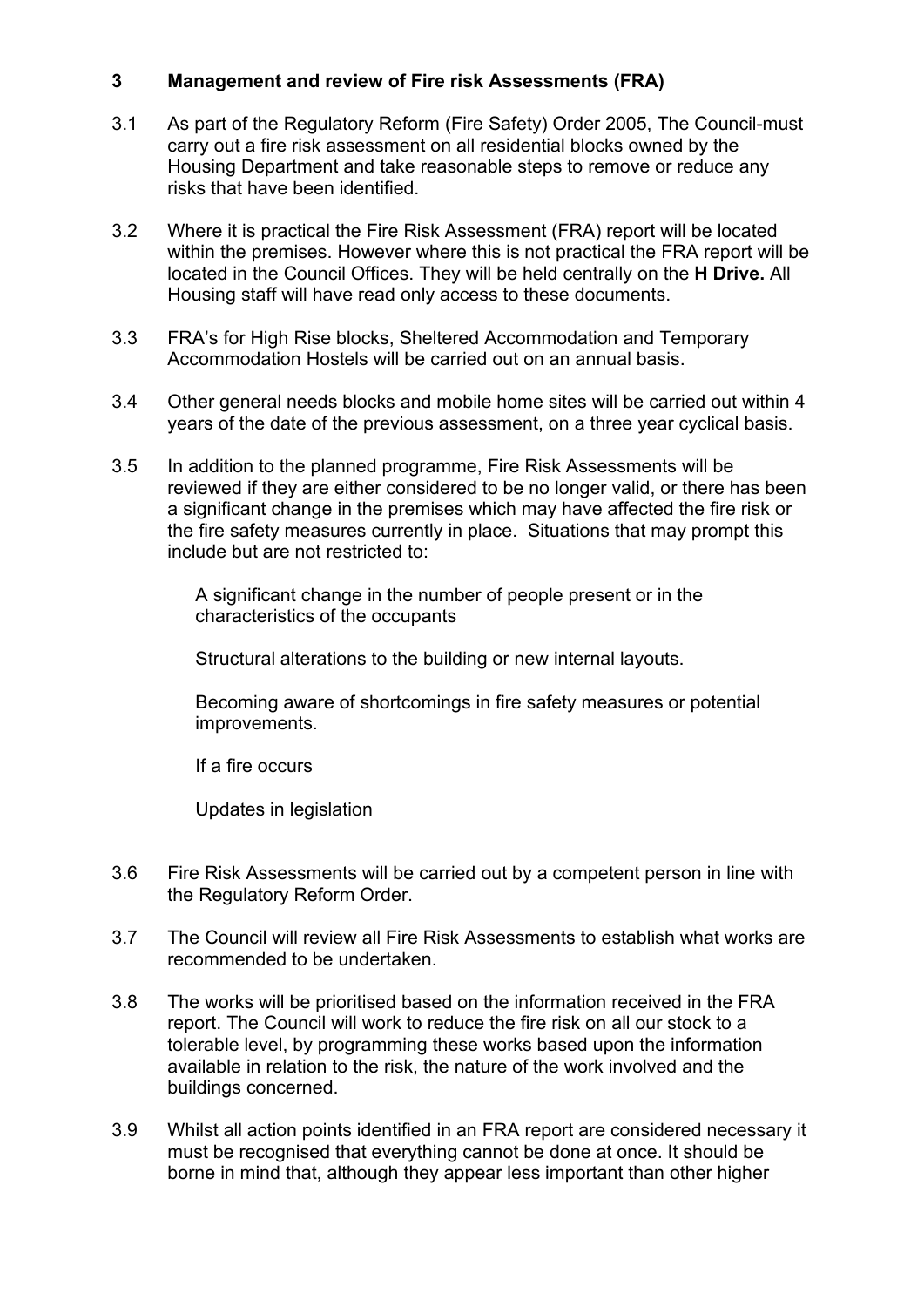priority items that might take longer to complete, easily achieved improvements should not be unnecessarily delayed and dealt with in strict rotation. The remedial action plan will be kept on the H Drive and will be updated and reviewed regularly.

3.10 The Council has a capital sum within the Housing Investment Programme which will be reviewed annually as part of the budget setting process to ensure there are sufficient resources to carry out the fire safety work required. Minor works will be carried out within the responsive repairs revenue budget

#### **4 Fire Risks**

4.1 The Regulatory Reform (Fire Safety) Order 2005 (FSO) places a duty on the Council as a Landlord to take general fire precautions to ensure, as far as is reasonably practicable, the safety of the people on the premises and in the immediate vicinity Examples of risk include but are not limited to:

> Arson Faulty electrical installations Accumulation of flammable rubbish **Smoking** Failures in construction (fire doors, lack of emergency lighting, etc.)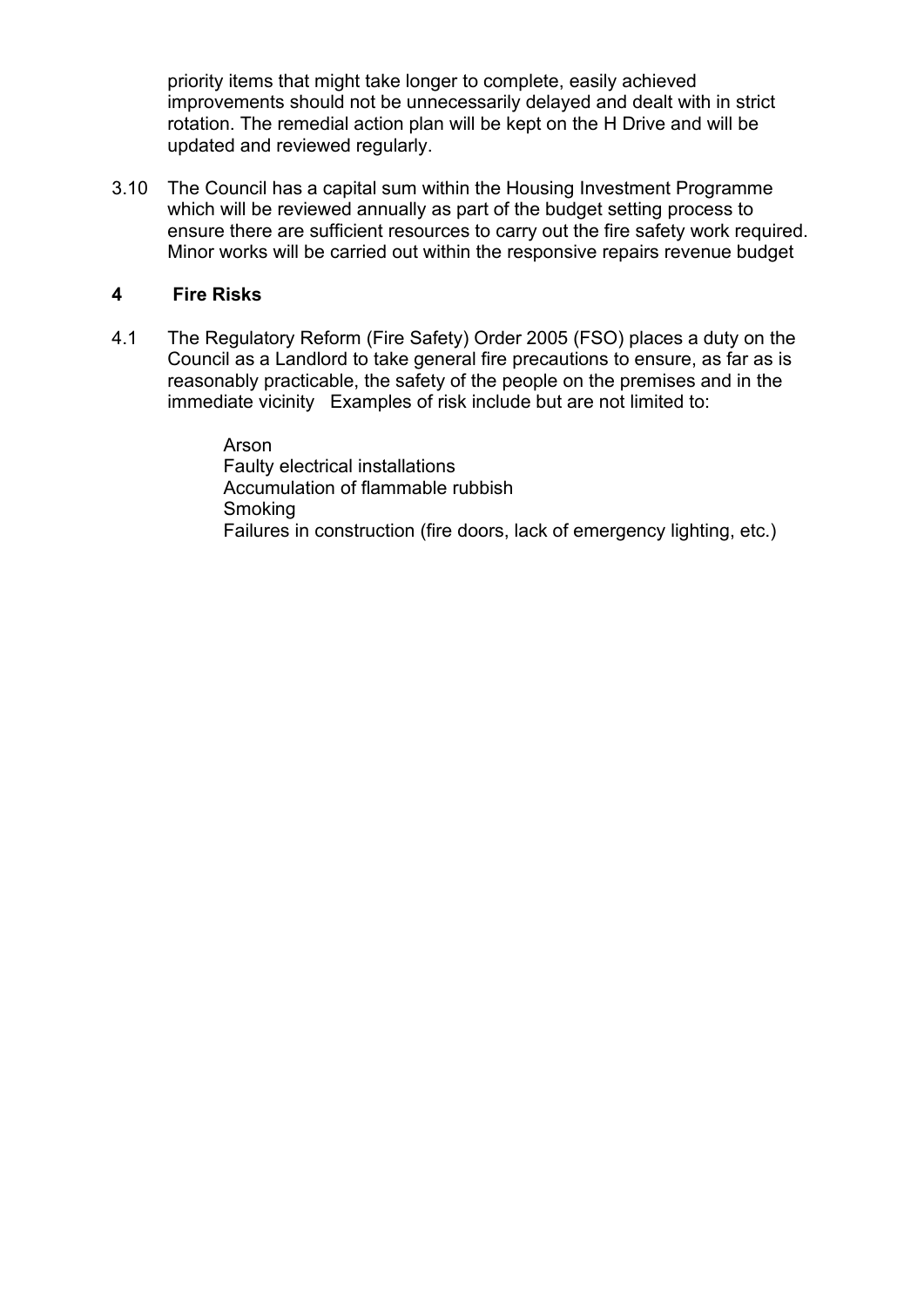#### **5 Fire Precaution, Prevention & Protection**

- 5.1 In order to reduce the risks that the above present there are fire precautions that the Council will follow to protect people, property and assets against the loss of life, injury and damage caused by fire.
- 5.2 The Council will manage, undertake and maintain the following fire precautions, preventions and protections:

#### **5.2.1 Clear landings policy**

The Council operate a clear landings policy. This means that no items will be permitted to be kept in any common areas, including meter cupboards and bin stores. Items in communal areas will be removed and tenants will need to pay a fee in order to have the items returned.

One doormat per property may be kept in the communal areas providing that they are no bigger than 70cm x 40cm and they must be in good condition. The decision about the condition of the mat lies with the Council.

Corridors, walkways, landings, and exit routes must be kept clear of items No Rubbish should be left outside flat doors. All rubbish should be disposed of in the designated bin areas.

#### **5.2.2 No smoking**

Smoking in communal areas is forbidden. In accordance with the Health Act 2006 and the Smoke Free (Premises and Enforcement) Regulations 2006. This does not apply to tenants smoking in their own dwellings within a block. No smoking signs will be placed in communal blocks.

#### **5.2.3 Fire stopping**

Contractors working on any block either on behalf of the Council or any other persons or body should take care to avoid penetrating walls ceiling or floor slabs for passing through cable, pipes or conduits. Where this is unavoidable the contractor will ensure that the penetration is sealed and fire stopped adequately and where necessary with suitable methods agreed with the Council. This must be agreed with the Council before work commences and inspected directly upon completion.

#### **5.2.4 Fire detection systems**

It is noted that there is no general need for fire detection systems in general needs blocks, however where alarms and fire-fighting equipment are fitted these will be regularly tested and serviced. Alarms are tested on a weekly basis and fire-fighting equipment on a six monthly basis. Where premises have an alarm system, records of the alarm tests and evacuation practices will be kept in the premise information boxes.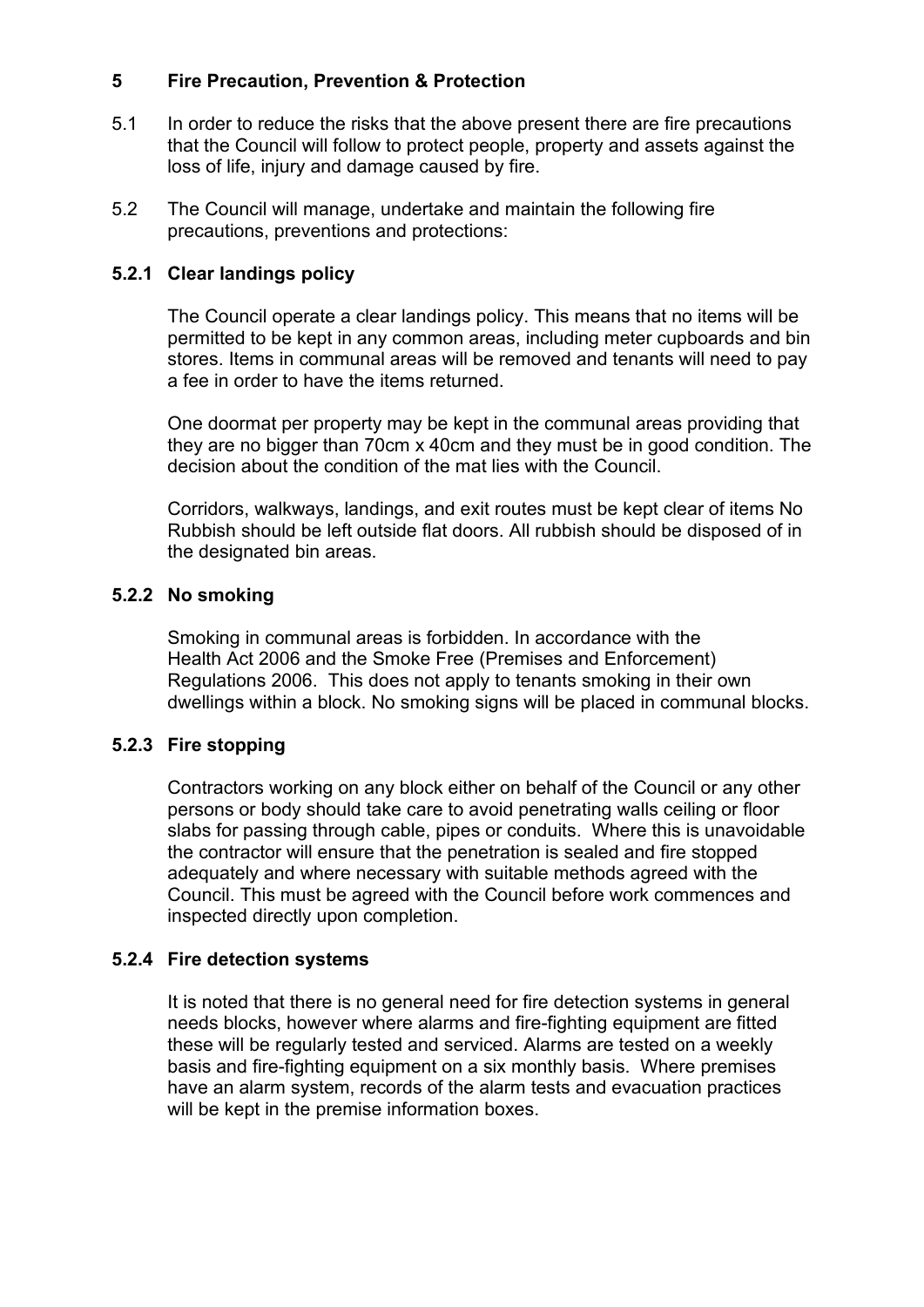#### **5**.**2.5 Smoke Alarms**.

All Council flats are fitted with hard-wired smoke detectors. Smoke alarms are tested on an annual basis at the same time as the annual gas safety check.

Smoke detectors within sheltered schemes are connected to the Careline who will alert Herts Fire Service if necessary.

#### **5.2.6 Fire Exits**

All Fire Exits must be kept free of all obstructions, both inside and out, and be available for use when required.

To ensure that security of the building is maintained, Fire Exits will not be left open, nor shall fire exits be used by the occupants of the building as a main entrance/exit to the building.

#### **5.2.7 Fire Doors**

Fire doors in communal blocks are provided to help prevent the spread of smoke and fire and must be kept closed. Fire doors are checked on a quarterly basis as part of our ongoing block inspections. A visual check is carried out on all doors including flat entrance doors looking for tampering, adaptations or damage. We will carry out further investigation if the visual check deems it necessary. We are unable to gain access to our flats on a regular basis to examine flat entrance doors but encourage staff to look at and report any issues when visiting flats for other reasons.

Positive close tests are carried out on all communal doors from both a 90 and 10 degree angle. We will also check intumescent strips, door furniture and glass undamaged on communal doors. Any issues found will be recorded and passed to the Asset Management Team for remedial works.

Fire Doors should NOT be propped open, tampered with or compromised in any way, i.e.; materials affixed to frame/door to prevent banging noises. Fire doors will be marked – keep shut.

The Council fits fire doors / entrance doors to tenant's flats and cupboards, where this has been identified as part of fire risk assessment. The Council also asks that Leaseholders comply with any recommendations in relation to such doors being installed, and offers their installation to all Leaseholders on a rechargeable basis. Where Leaseholders wish to fit their own fire door, they must provide certification in relation to the installation with regards to compliance. Where this is not undertaken the Council will write to the leaseholder explaining why the door needs to be replaced and setting out the fire safety issues. Ultimately the Council can seek an injunction for this work to be undertaken. However it is hoped that by discussion with the leaseholder and in setting out the facts clearly that arrangements will be made for the door to be replaced.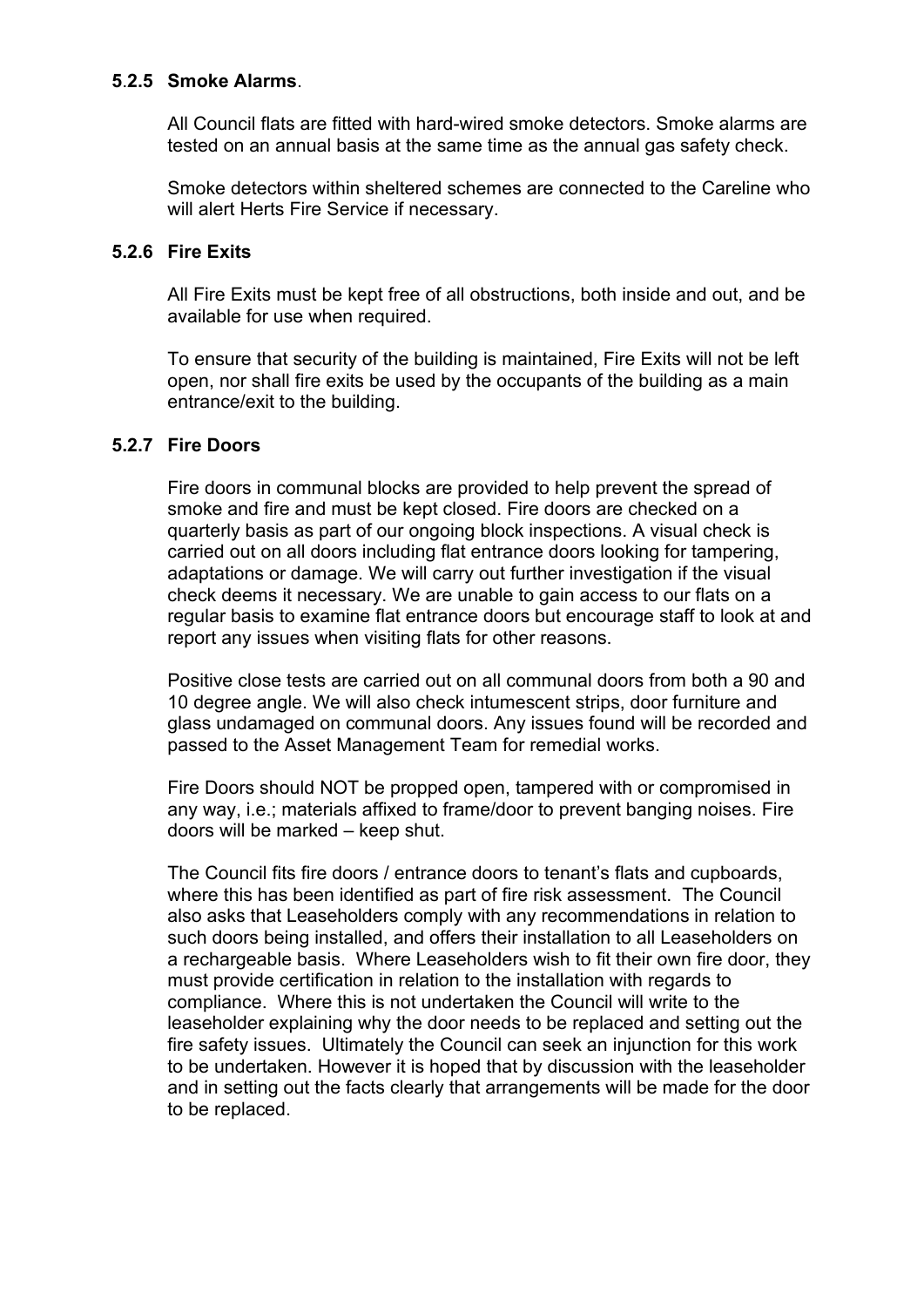#### **5.2.8 Dry Risers (Telford Court only)**

Dry risers are positioned and secured on each floor within the block. The riser is located behind a secure door to prevent tampering or theft of the valve. They are inspected by the Fire Service and wet tests are carried out, risers are tested, maintained and serviced on a regular basis.

If the locks on the dry riser are changed for any reason, Herts Fire Service must be made aware and given a set of keys if necessary.

#### **5.2.9 Emergency lighting**

Where we have installed emergency lighting we will ensure that it is tested periodically, and that the records of these tests are kept on site and checked periodically.

The lighting will be tested on a monthly basis and an annual "drain down" will be performed annually by a competent professional.

#### **5.2.10 Training**

We will provide training for staff in fire safety and prevention measures. We will provide advice for residents in our newsletters and make sure our contractors are aware of fire safety issues. A fire safety leaflet will be issued to residents in each block and those in temporary accommodation. Training requirements will be reviewed annually by the Estate Services Team Leader

#### **5.2.11 Signage**

We will install, place and maintain clear safety signage where necessary to comply with British and European standards for safety signage.

#### **5.2.12 Service and Electrical cupboards**

Service and electrical cupboards within the communal areas must be kept locked at all times. Electrical and service cupboards must not be used for storage of any items. Any problems should be reported immediately to the Council.

#### **5.2.13 Electrical Installations**

The electrical installation to the communal parts within blocks of flats will be checked every 5 years in accordance with the guidance provided by the Institute of Electrical Engineers Wiring Regulations 18th Edition (as amended).

PAT testing will be carried out to Council supplied electrical equipment in sheltered blocks and temporary accommodation annually and a register of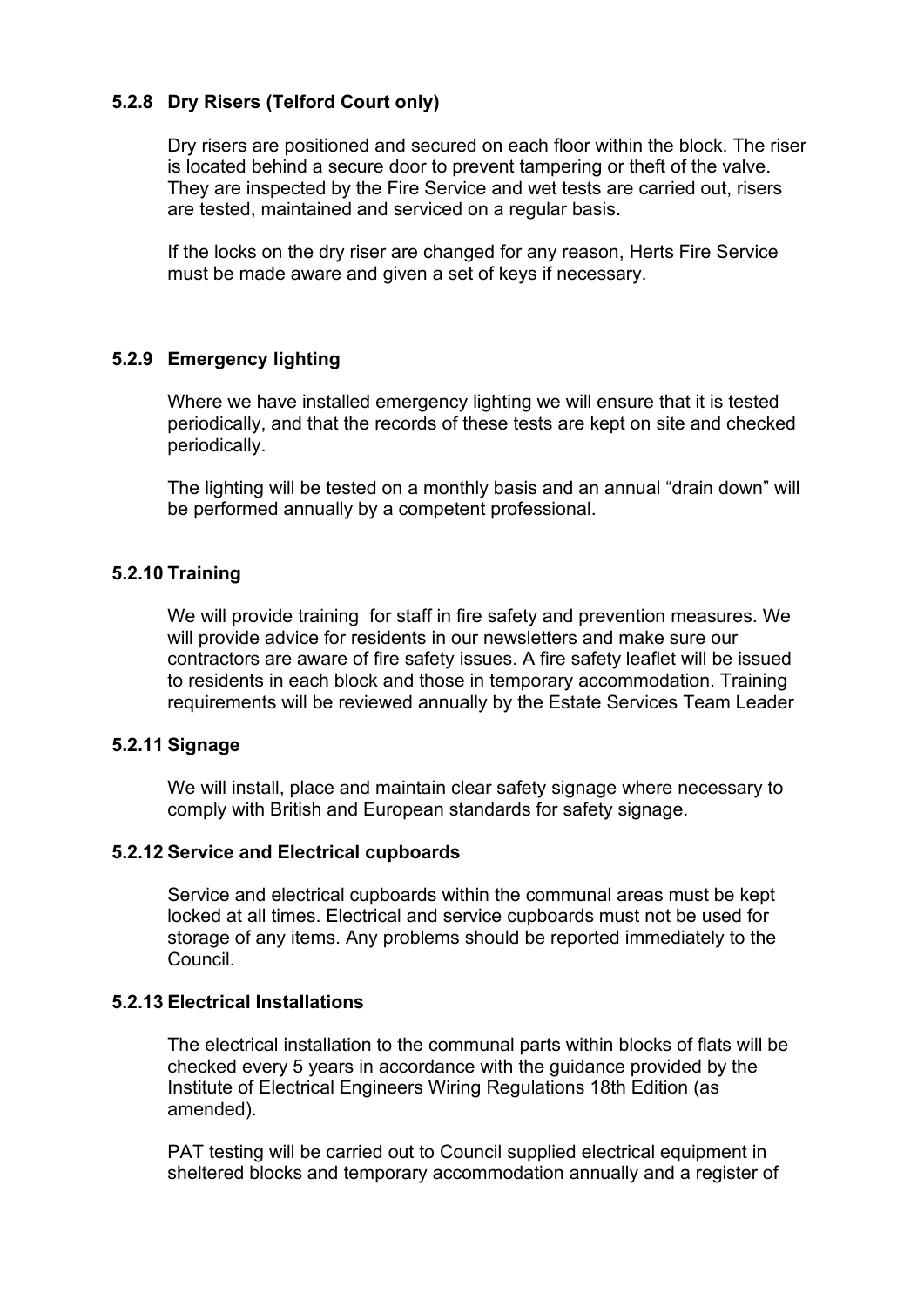Portable Appliances will be kept by the Council. The Asset Manager/Asset Manager Team Leader are responsible for ensuring this testing is carried out.

#### **5.2.14 Gas Installations**

In order to prevent a gas escape or combustible incident within blocks of flats, the buildings/individual heating systems are annually serviced by the Council to ensure compliance with the Gas Safety (Installation and Use) Regulations 1998.

#### **5.2.15 Evacuation routes**

To ensure safe evacuation the Council has adopted a clear landing policy. To ensure safe evacuation the routes must be kept free of sources of ignition, flammable and combustible material and obstructions at all times.

#### **5.2.16 Evacuation Plans**

Providing the integrity of the front door to each individual flat is maintained and not compromised in any way, if there is a fire within a flat this will act as a sealed fire compartment. The flat should contain a fire for up to 30 minutes, with the fire doors and concrete walls resisting before spreading into the common parts of the block. In addition residents in other flats will have 1 hour protection when their own front door is taken into consideration.

Purpose built blocks of flats have a 'stay put policy' (Residents should leave their flat if it becomes affected by heat or smoke). Where a stay put policy is in place on the arrival of the Fire Service they will determine:

- When and if to commence a full evacuation.
- When to instigate a visual inspection.
- When residents can return to their premises.
- When to involve the Police.
- Any other steps appropriate to the circumstances

Where the fire is located within the resident's property then it is necessary to escape the building, this should be carried out in an orderly fashion, through the nearest Fire Exit. If possible and if it is safe to do so, all windows and doors should be closed to prevent fire spreading to other areas of the building.

#### **5.2.17 Mobility Scooters**

The Council do not allow mobility scooters to be stored or charged in communal areas unless a specific area has been allocated to do so.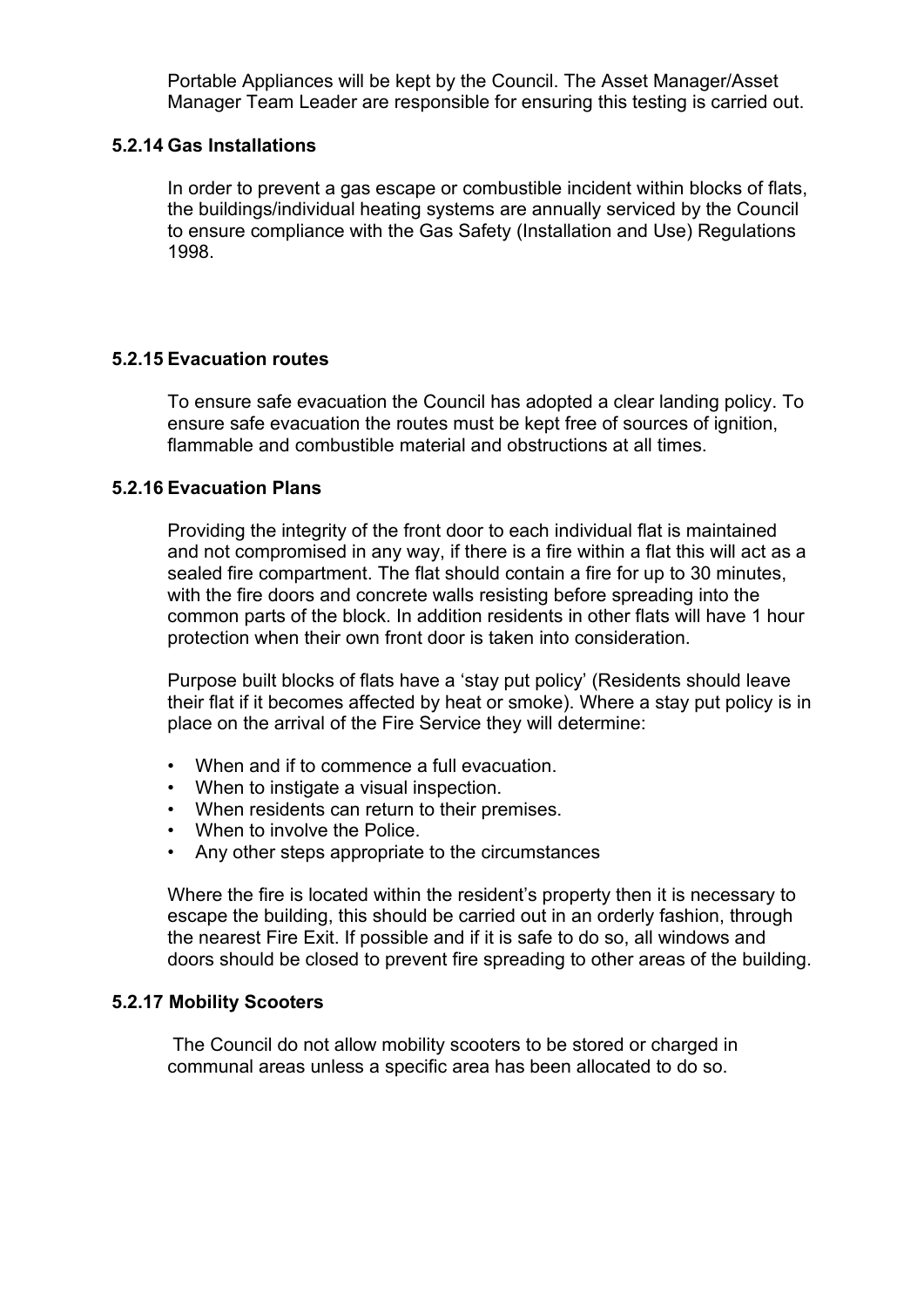## **5.2.18 Void inspections**

Voids will be inspected for breaches in compartmentation. Any issues found will be bought to the attention of senior management so that it can be appropriately assessed and remedial carried out as required.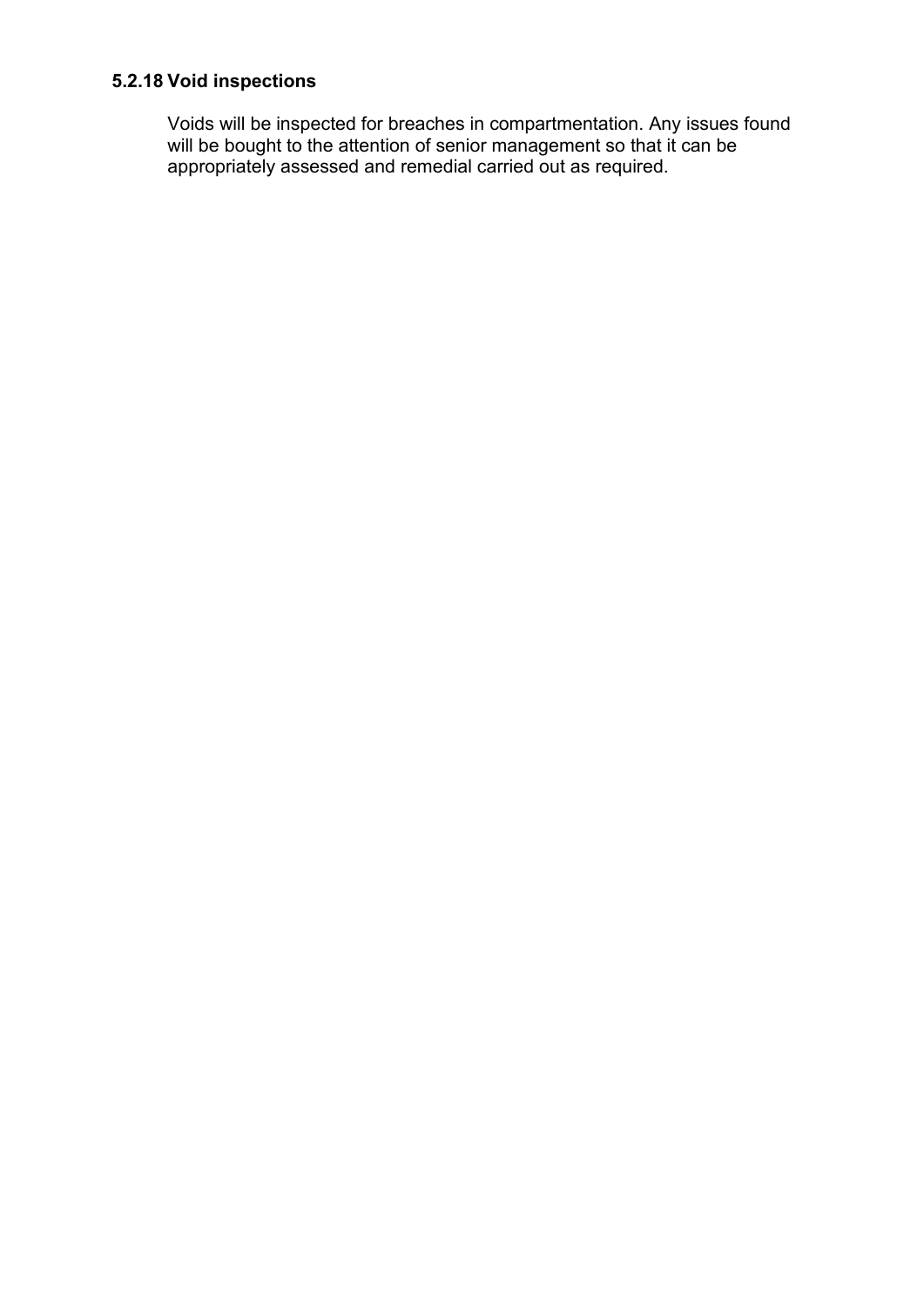#### **6.0 Policies and procedures**

- 6.1 The Council commit to regularly review our fire policy (no less than biannually) and any supporting procedures and amended to ensure that it meets the needs of the Council and its tenants
- 6.2 The Council will carry out FRA's in accordance with our policy as set out in section 3 of this policy document.
- 6.3 The Council will carry out Fire Audits as necessary.
- 6.4 The Council will provide training to St Albans District staff.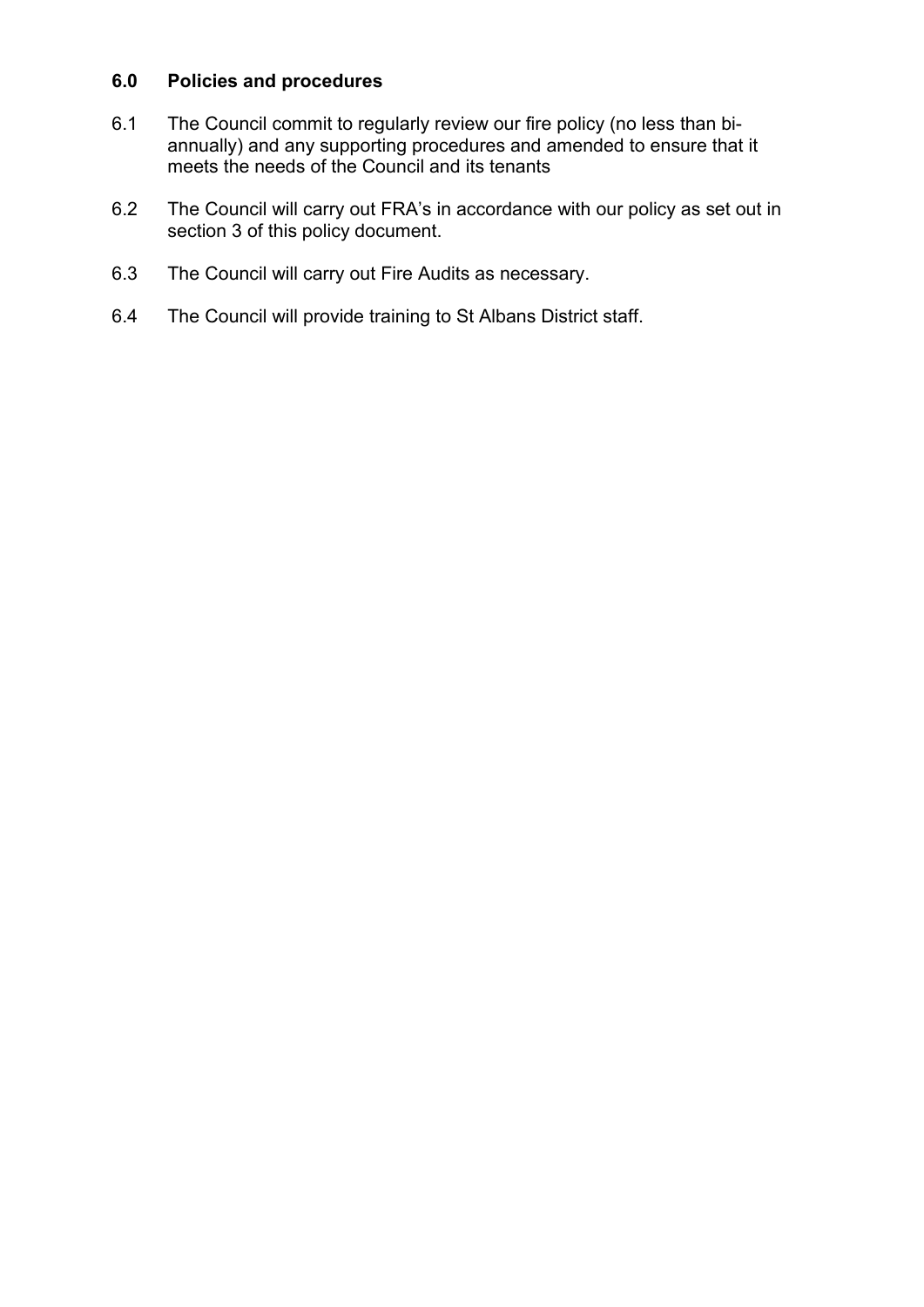#### **7.0 Partnerships**

- 7.1 We will work closely with Herts Fire & Rescue Service and our specialist Fire Risk Assessors.
- 7.2 We will carry out fire familiarisation exercises with Herts Fire Service when requested to ensure procedures are in place and that they are familiar with block layouts in the event of a real fire
- 7.3 We will work jointly producing relevant policies and procedures where applicable.
- 7.4 The Council will work with other organisations and partners to gain technical and expert advice to ensure we are meeting our obligations under the Regulatory Reform Act 2005.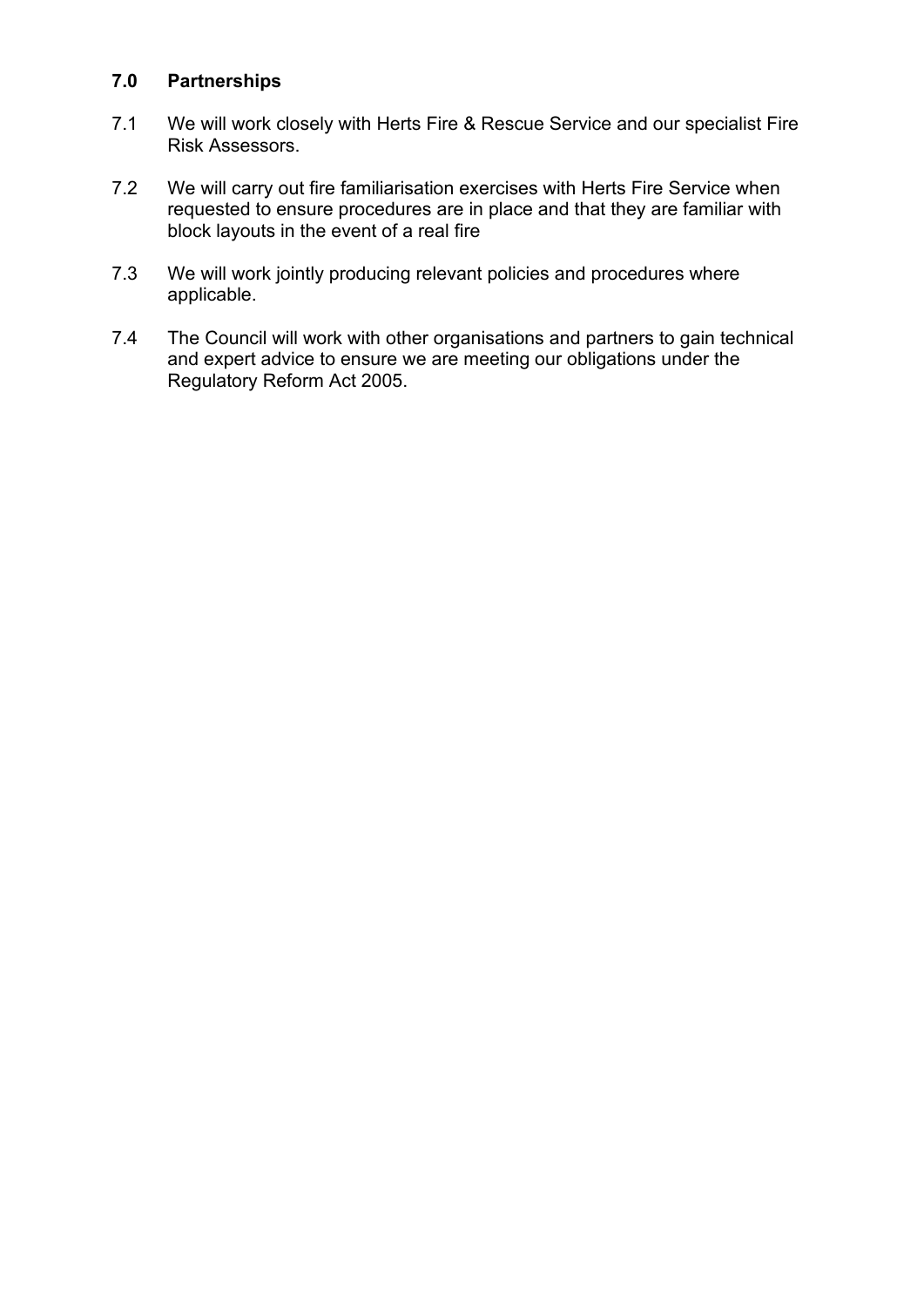#### **8.0 Vulnerable people**

- 8.1 Purpose built high rise and sheltered blocks If the fire is not within the residents own property, it is a recommendation that all residents stay in their home until rescued by the fire service. If the fire is within the resident's home – they must escape safely from within their property, through a fire exit or a designated escape route. If possible and it is safe to do so, all windows and doors should be closed to prevent fire spread to other areas of the building.
- 8.2 All residents of Telford Court will be given an advice leaflet outlining these details. These will also be issued to new tenants as part of the sign up procedure.
- 8.3 Sheltered schemes Information about vulnerable tenants or those with mobility problems will be recorded in the premise information boxes for the fire service in the event of an emergency.